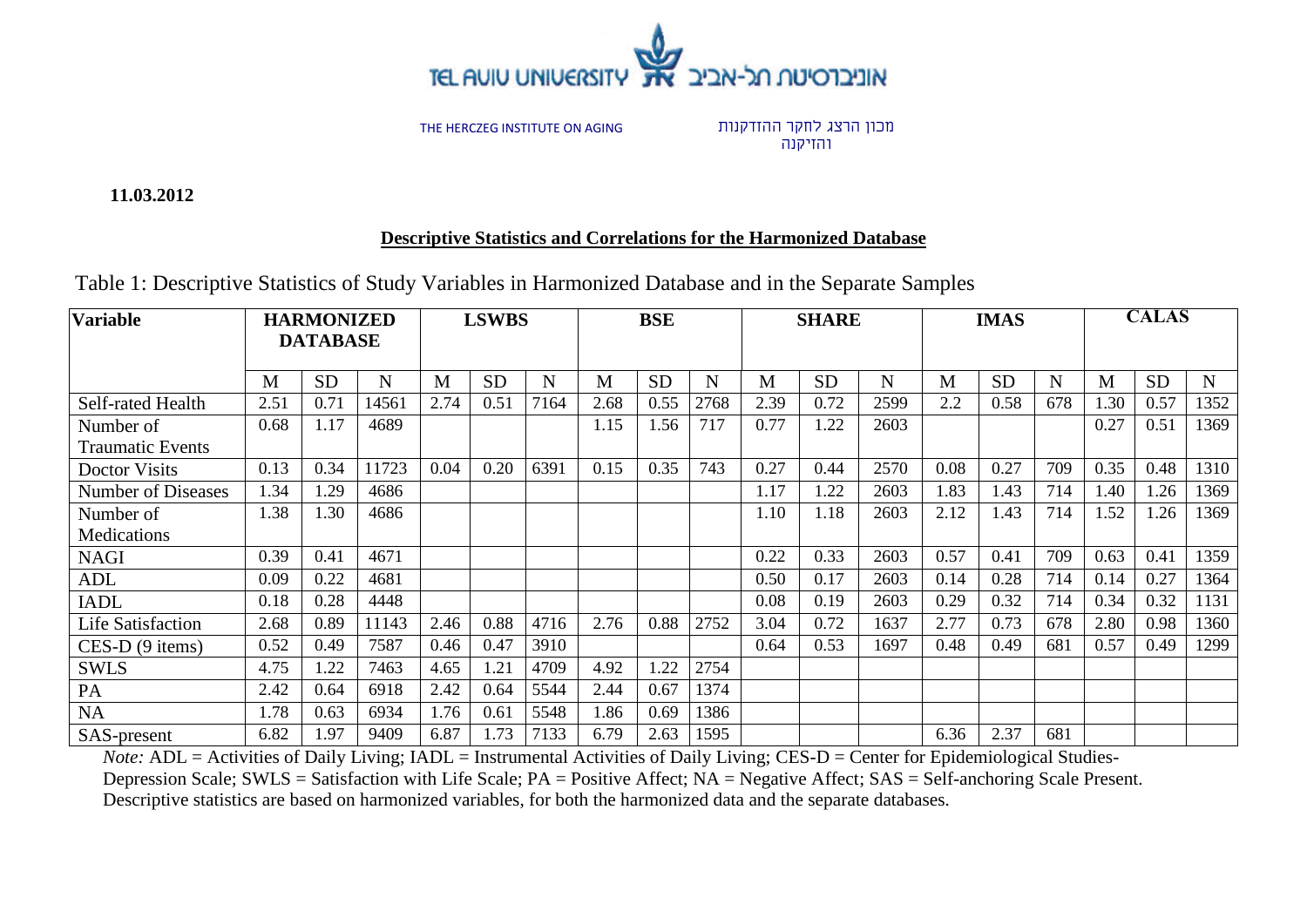

מכון הרצג לחקר ההזדקנות והזיקנה

Table 2: Reliabilities and Intercorrelations of Study Variables in Harmonized Database

|                                         | M            | <b>SD</b> | N            | $\alpha$ |            | $\overline{2}$       | 3           | 4                    | 5                    | 6.        |                      | 8          | 9             | 10                | 11         | 12                  | 13                  | 14                   | 15                   | 16              | 17              | 18                                        |
|-----------------------------------------|--------------|-----------|--------------|----------|------------|----------------------|-------------|----------------------|----------------------|-----------|----------------------|------------|---------------|-------------------|------------|---------------------|---------------------|----------------------|----------------------|-----------------|-----------------|-------------------------------------------|
| $1. \text{Age}$                         | 61.29        | 19.92     | 14679        |          |            | $-.01$               | $-.36^{**}$ | $.58***$             | $-.01$               | $-.04***$ | $.27***$             | $.26***$   | $.33***$      | $.51***$          | $.31***$   | $.50^{**}$          | $.14***$            | $.11$ $^{**}$        | $.10^{**}$           | $-14^{**}$      | $-05***$        | $-.12$ **                                 |
| 2.<br>Gender %<br>Women<br>Men          | 54.5<br>45.5 |           | 8000<br>6677 |          | $-.01$     | -1                   | $.03***$    | $-.19$ <sup>**</sup> | $.06^{**}$           | $-.03$    | $-03***$             | $-07**$    | $-.02$        | $-.09***$         | $-.05***$  | $-06$ <sup>**</sup> | $.07***$            | $-.11$ <sup>**</sup> | $.05***$             | .02             | $-06^{**}$      | $.05***$                                  |
| $\overline{3}$ .<br>Education           | 3.20         | 1.45      | 14538        |          | $-36^{**}$ | $.03***$             |             | $-.19**$             | $.14***$             | $.06***$  | $-24**$              | $-.13***$  | $-.14***$     | $-.32**$          | $-.18***$  | $-.27***$           | .00                 | $-.25***$            | $.08***$             | $.08***$        | $-.13***$       | $.17***$                                  |
| 4. Marital<br><b>Status</b>             | 2.19         | .713      | 14642        |          | $.58***$   | $-.19$ <sup>**</sup> | $-19^{**}$  |                      | $-.03***$            | $.05***$  | $.16***$             | $.10^{**}$ | $.11$ $^{**}$ | $.24***$          | $.17***$   | $.24***$            | $.05***$            | $.09***$             | $.04***$             | $-.08***$       | .01             | $\text{-}.11$ $\hspace{0.1cm}^{\ast\ast}$ |
| 5. Self-rated<br>Health                 | 2.51         | 0.71      | 14561        |          | $-.01$     | $.06***$             | $.14***$    | $-.03***$            |                      | $-04**$   | $-.20$ <sup>**</sup> | $-40^{**}$ | $-.34***$     | $-.40^{\ast\ast}$ | $-29^{**}$ | $-.33***$           | $.26***$            | $-.27$ <sup>**</sup> | $.20^{**}$           | $.09***$        | $-.19***$       | $.23***$                                  |
| 6. Number<br>of<br>Traumatic<br>Events  | 0.68         | 1.17      | 4689         |          | $-.04***$  | $-.03$               | $.06***$    | $.05***$             | $-.04$ **            | - 1       | $.03*$               | $.07***$   | $.05***$      | $-.05***$         | .03        | $-.03$              | $-.04$ <sup>*</sup> | $.11***$             | $-.11$ <sup>**</sup> | $-.01$          | $.17***$        | $-.08$                                    |
| 7. Number<br>of Doctor<br><b>Visits</b> | 0.13         | 0.34      | 11723        |          | $.27***$   | $-.03***$            | $-0.24$ **  | $.16***$             | $-.20$ <sup>**</sup> | $.03*$    |                      | $.30**$    | $.27***$      | $.27***$          | $.18***$   | $.16***$            | $-.01$              | $.23***$             | $-.07**$             | $-.13***$       | $.10***$        | $-.17***$                                 |
| 8. Number<br>of Diseases                | 1.34         | 1.29      | 4686         |          | $.26***$   | $-.07**$             | $-.13***$   | $.10***$             | $-40^{**}$           | $.07***$  | $.30***$             |            | $.66***$      | $.42***$          | $.29***$   | $.34***$            | $-.23***$           | $.23***$             | $\cdot^a$            | $\cdot^{\rm a}$ | $\cdot^a$       | $-.20**$                                  |
| 9. Number<br>of<br>Medications          | 1.38         | 1.30      | 4686         |          | $.33***$   | $-.02$               | $-.14***$   | $.11***$             | $-34^{**}$           | $.05***$  | $.27***$             | $.65***$   |               | $.43***$          | $.28***$   | $.37***$            | $-.21$ **           | $.20***$             | $\cdot^a$            | $\mathbf{a}$    | $\cdot^{\rm a}$ | $-.18***$                                 |
| 10. NAGI                                | 0.39         | 0.41      | 4671         | .81      | $.51***$   | $-.09**$             | $-.32***$   | $.24***$             | $-40^{**}$           | $-05***$  | $.27***$             | $.42***$   | $.43***$      |                   | $.51***$   | $.67***$            | $-.35***$           | $.34***$             | a                    | a               | $\cdot^a$       | $-.39***$                                 |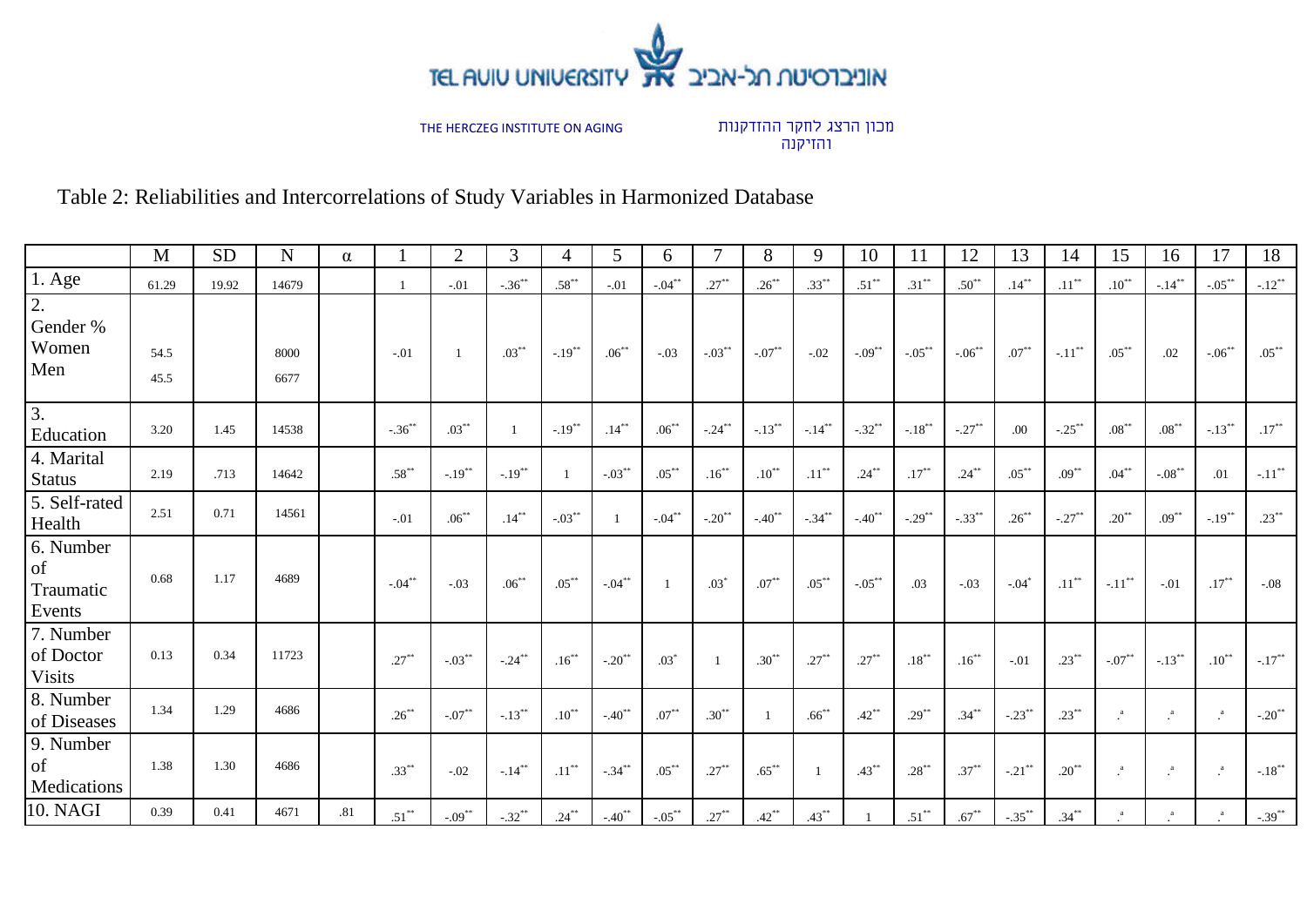

מכון הרצג לחקר ההזדקנות והזיקנה

|                          | M    | <b>SD</b> | N     | $\alpha$ |                     |             |            |           |                      |                     |            |                      |                      | 10        |           | $\overline{L}$       | 13                   | 14                   | 15         | 16                   |                      | 18         |
|--------------------------|------|-----------|-------|----------|---------------------|-------------|------------|-----------|----------------------|---------------------|------------|----------------------|----------------------|-----------|-----------|----------------------|----------------------|----------------------|------------|----------------------|----------------------|------------|
| 11. ADL                  | 0.09 | 0.22      | 4681  | .88      | $.31***$            | $-.05***$   | $-.18***$  | $.17***$  | $-.29$ <sup>**</sup> | .02                 | $.18***$   | $.29***$             | $.28***$             | $.51***$  |           | $.67***$             | $-.27***$            | $.29***$             |            |                      | $\cdot$              | $-.36***$  |
| 12. IADL                 | 0.18 | 0.28      | 4448  | .81      | $.50^{**}$          | $-.06***$   | $-.27***$  | $.24***$  | $-.33***$            | $-.03$              | $.16***$   | $.34***$             | $.37***$             | $.67***$  | $.67***$  |                      | $-.32$ <sup>**</sup> | $.29***$             |            |                      |                      | $-.35***$  |
| 13. Life<br>Satisfaction | 2.68 | 0.89      | 11143 |          | $.14***$            | $.07***$    | .00        | $.05***$  | $.26***$             | $-.04$ <sup>*</sup> | $-.01$     | $-.23$ <sup>**</sup> | $-.21$ <sup>**</sup> | $-.35***$ | $-.27***$ | $-.32$ <sup>**</sup> |                      | $-.36^{**}$          | $.77***$   | $.36***$             | $-.38***$            | $47^{**}$  |
| 14. CESD                 | 0.52 | 0.49      | 7587  | .81      | $.11***$            | $-.11***$   | $-.25***$  | $.09***$  | $-.27$ <sup>**</sup> | $.11***$            | $.23***$   | $.23***$             | $.20***$             | $.34***$  | $.30**$   | $.29***$             | $-.36***$            |                      | $-42^{**}$ | $-.25***$            | $.61***$             | $-43^{**}$ |
| 15. SWLS                 | 4.75 | 1.22      | 7463  | .80      | $.10$ <sup>**</sup> | $.05***$    | $.08^{**}$ | $.04***$  | $.20^{**}$           | $-11^{**}$          | $-.07**$   |                      |                      |           |           |                      | $.77***$             | $-.42$ <sup>**</sup> |            | $.38***$             | $-40^{**}$           | $.51***$   |
| 16. PA                   | 2.42 | 0.64      | 6918  | .71      | $-.14***$           | .02         | $.08***$   | $-.08***$ | $.09***$             | $-.01$              | $-13^{**}$ |                      |                      |           |           |                      | $.36***$             | $-.25$ **            | $.38***$   |                      | $-.12$ <sup>**</sup> | $.39***$   |
| 17. NA                   | 1.78 | 0.63      | 6934  | .67      | $-.05***$           | $-.06^{**}$ | $-.13***$  | .01       | $-.19$ <sup>**</sup> | $.17***$            | $.09***$   |                      |                      |           |           |                      | $-.38***$            | $.61***$             | $-40^{**}$ | $-.12$ <sup>**</sup> |                      | $-.37***$  |
| 18. SAS<br>Present       | 6.82 | 1.97      | 9409  |          | $-.12***$           | $.05***$    | $.17***$   | $-.11***$ | $.23***$             | $-.02$              | $-.17***$  |                      |                      | $\sim$    |           |                      | $.47***$             | $-43^{**}$           | $.51***$   | $.39***$             | $-.37***$            |            |

*Note*: *\* p* < .05, \*\**p* < .01, \*\*\**p* < .0001

<sup>a</sup> cannot be computed because original variables did not appear in the same databases.

Gender is coded  $1 =$  male,  $2 =$  female. Marital status is coded  $0 =$  not married,  $1 =$  married.

ADL = Activities of Daily Living; IADL = Instrumental Activities of Daily Living; CES-D = Center for Epidemiological Studies-Depression Scale;

SWLS = Satisfaction with Life Scale; PA = Positive Affect; NA = Negative Affect; SAS = Self-anchoring Scale Present.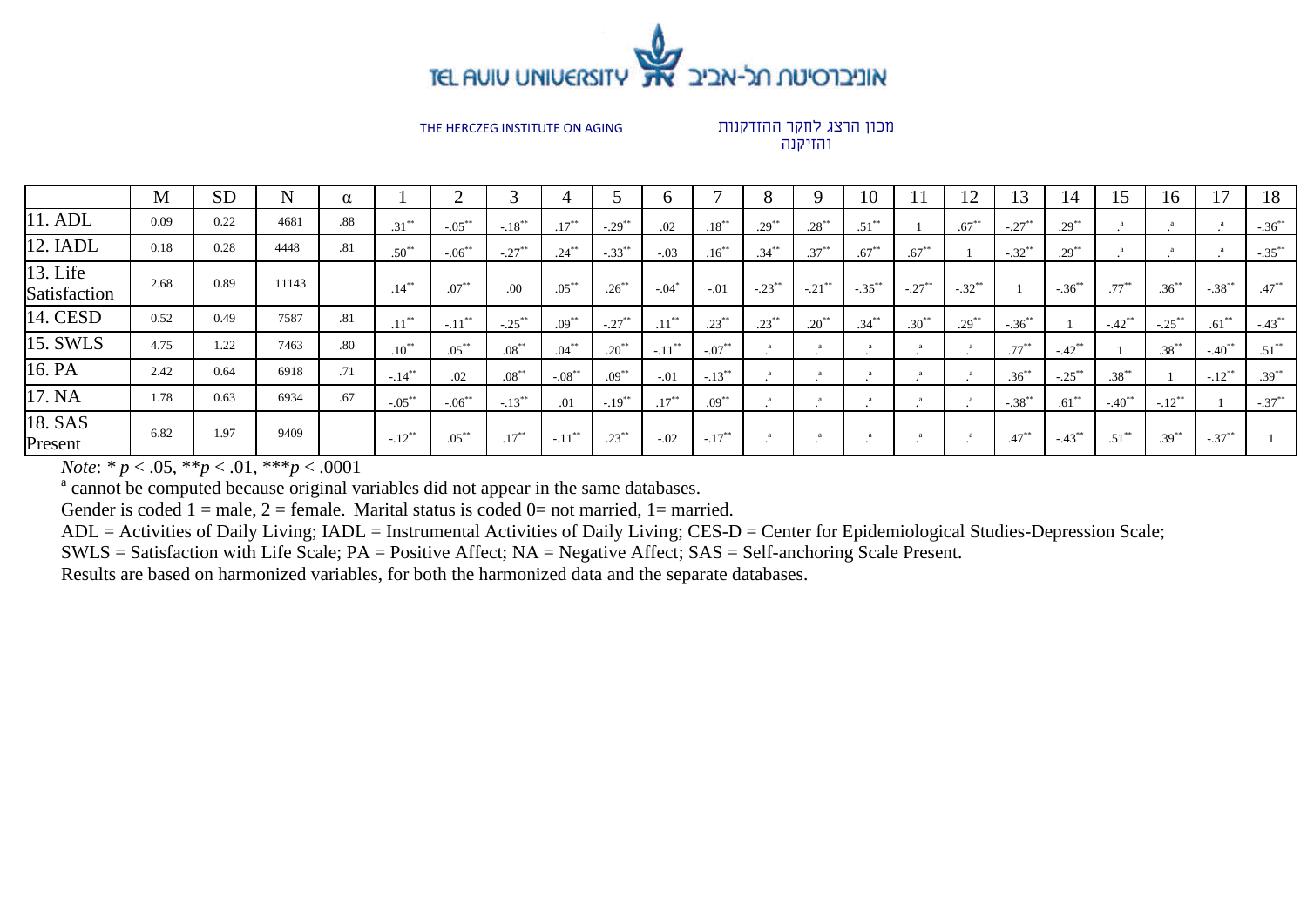

מכון הרצג לחקר ההזדקנות והזיקנה

Table 3: Reliabilities and Intercorrelations of Study Variables in CALAS Database

|                                         | M             | <b>SD</b> | $\mathbf N$ | $\alpha$ |          | $\overline{2}$       | 3        | 4         | 5         | 6         |                  | 8            | 9         | 10        | 11                   | 12         | 13                   | 14        |
|-----------------------------------------|---------------|-----------|-------------|----------|----------|----------------------|----------|-----------|-----------|-----------|------------------|--------------|-----------|-----------|----------------------|------------|----------------------|-----------|
| $1. \text{Age}$                         | 83.52         | 5.41      | 1369        |          |          | .04                  | .00      | $.17***$  | $-.03$    | .02       | $.09***$         | .03          | .04       | $.20***$  | $.23***$             | $.34***$   | $-.09***$            | $.06*$    |
| 2.<br>Gender %<br>Women<br>Men          | 46.2<br>53.68 |           | 634<br>735  |          | .04      |                      | $.16***$ | $-.42***$ | $.16***$  | $-.12***$ | $-.10***$        | $-.23***$    | $-.15***$ | $-.25***$ | $-.11$ <sup>**</sup> | $-.16***$  | $.11***$             | $-.23***$ |
| $\overline{3}$ .<br>Education           | 1.98          | 1.36      | 1318        |          | .00      | $.16***$             |          | $-.05$    | $.13***$  | $-.04$    | $-.00$           | $-.01$       | .02       | $-.13***$ | $-.07***$            | $-.12***$  | $.12***$             | $-.15***$ |
| 4. Marital<br><b>Status</b>             | 2.57          | .58       | 1363        |          | $.17***$ | $-.42***$            | $-.05$   |           | $-.09***$ | $.14***$  | $.08^{\ast\ast}$ | $.09***$     | $.08***$  | $.19***$  | $.14***$             | $.20***$   | $-.12***$            | $.22***$  |
| 5. Self-rated<br>Health                 | 1.30          | 0.57      | 1352        |          | $-.03$   | $.16***$             | $.13***$ | $-.09***$ | -1        | $-.06*$   | $-.15***$        | $-.37***$    | $-.26***$ | $-.45***$ | $-.25***$            | $-.35***$  | $.52***$             | $-.39***$ |
| 6. Number<br>of<br>Traumatic<br>Events  | 0.27          | 0.51      | 1369        |          | .02      | $-.12***$            | $-.04$   | $.14***$  | $-.06*$   |           | .01              | $.10^{**}$   | $.08***$  | $.06*$    | $.09***$             | $.10^{**}$ | $-.07***$            | $.16***$  |
| 7. Number<br>of Doctor<br><b>Visits</b> | 0.35          | 0.48      | 1310        |          | $.09***$ | $-.10$ <sup>**</sup> | $-.00$   | $.08***$  | $-.15***$ | .01       |                  | $.17***$     | $.20***$  | $.21***$  | $.20***$             | $.13***$   | $-.13***$            | $.20***$  |
| 8. Number<br>of Diseases                | 1.40          | 1.26      | 1369        |          | .025     | $-.23***$            | $-.01$   | $.09***$  | $-.37***$ | $.10***$  | $.17***$         | $\mathbf{1}$ | $.47***$  | $.31***$  | $.21***$             | $.25***$   | $-.22$ <sup>**</sup> | $.24***$  |
| 9. Number<br>of<br>Medications          | 1.52          | 1.26      | 1369        |          | .04      | $-.15***$            | .02      | $.08***$  | $-.26***$ | $.08***$  | $.20***$         | $.47***$     |           | $.24***$  | $.21***$             | $.22***$   | $-.17***$            | $.24***$  |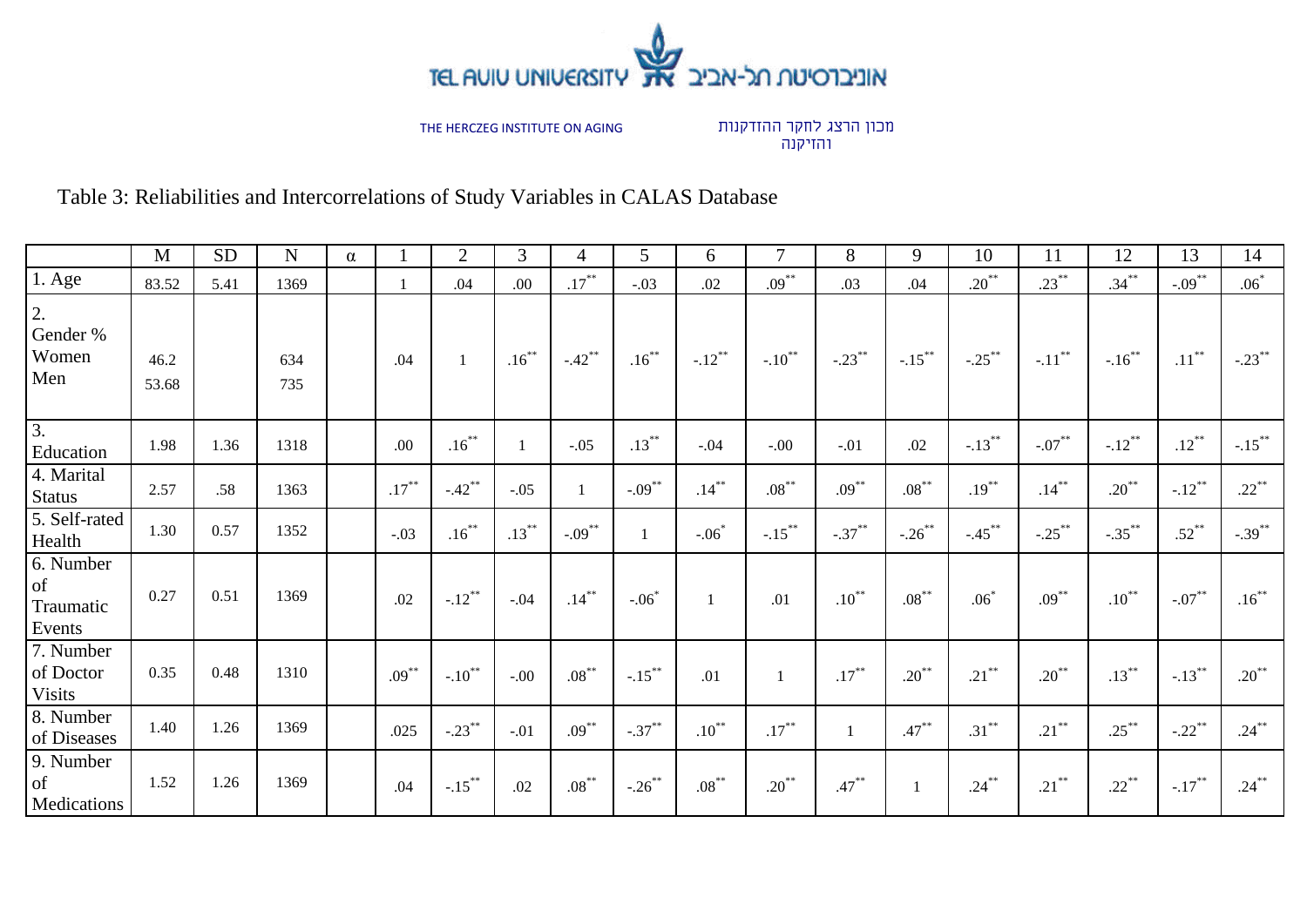

### מכון הרצג לחקר ההזדקנות והזיקנה

|                          | M    | <b>SD</b> |      | $\alpha$ |           |           |                      |                      |                      |                  |            |                      |                              | 10             |           | ┸ <del></del> |           | 14        |
|--------------------------|------|-----------|------|----------|-----------|-----------|----------------------|----------------------|----------------------|------------------|------------|----------------------|------------------------------|----------------|-----------|---------------|-----------|-----------|
| <b>10. NAGI</b>          | 0.63 | 0.41      | 1359 | .80      | $.20***$  | $-.25***$ | $-.13$ <sup>**</sup> | $.19***$             | $-.45$ <sup>**</sup> | .06 <sup>2</sup> | $.21***$   | $.31***$             | $.24***$                     |                | $.43***$  | $.55***$      | $-.34***$ | $.41***$  |
| 11. ADL                  | 0.14 | 0.27      | 1364 | .88      | $.23***$  | $-.11***$ | $-.07***$            | $.13***$             | $-.25***$            | $.09***$         | $.20^{**}$ | $.21***$             | $\bigcap$<br>$\cdot$ 4 $\pm$ | $.43***$       |           | $.59***$      | $-.23$ ** | $.31***$  |
| 12. IADL                 | 0.34 | 0.32      | 1131 | .78      | $.34***$  | $-.16***$ | $-.12***$            | $.20^{**}$           | $-.35***$            | $.10^{**}$       | $.13***$   | $.25***$             | $22$ <sup>**</sup><br>ے ۔    | $.55***$       | $.59***$  |               | $-.27***$ | $.37***$  |
| 13. Life<br>Satisfaction | 2.80 | 0.98      | 1360 |          | $-.09***$ | . 米米      | $12^{**}$<br>.14     | $-.12$ <sup>**</sup> | $.52$ <sup>**</sup>  | $-.07***$        | $-.13***$  | $-.22$ <sup>**</sup> | $-.17***$                    | $-.34***$      | $-.23***$ | $-.27***$     |           | $-.45***$ |
| 14. CESD                 | 0.57 | 0.49      | 1299 | .81      | .06       | $-.24$ ** | $-.15***$            | $22^*$<br>.44        | $-.39***$            | $.16***$         | $.20^{**}$ | $.24***$             | $.24***$                     | $1.1$ **<br>.4 | $31***$   | $.37***$      | $-.45***$ |           |

*Note*: *\* p* < .05, \*\**p* < .01, \*\*\**p* < .0001

Gender is coded  $1 =$  male,  $2 =$  female. Marital status is coded  $0 =$  not married,  $1 =$  married.

ADL = Activities of Daily Living; IADL = Instrumental Activities of Daily Living; CES-D = Center for Epidemiological Studies-Depression Scale.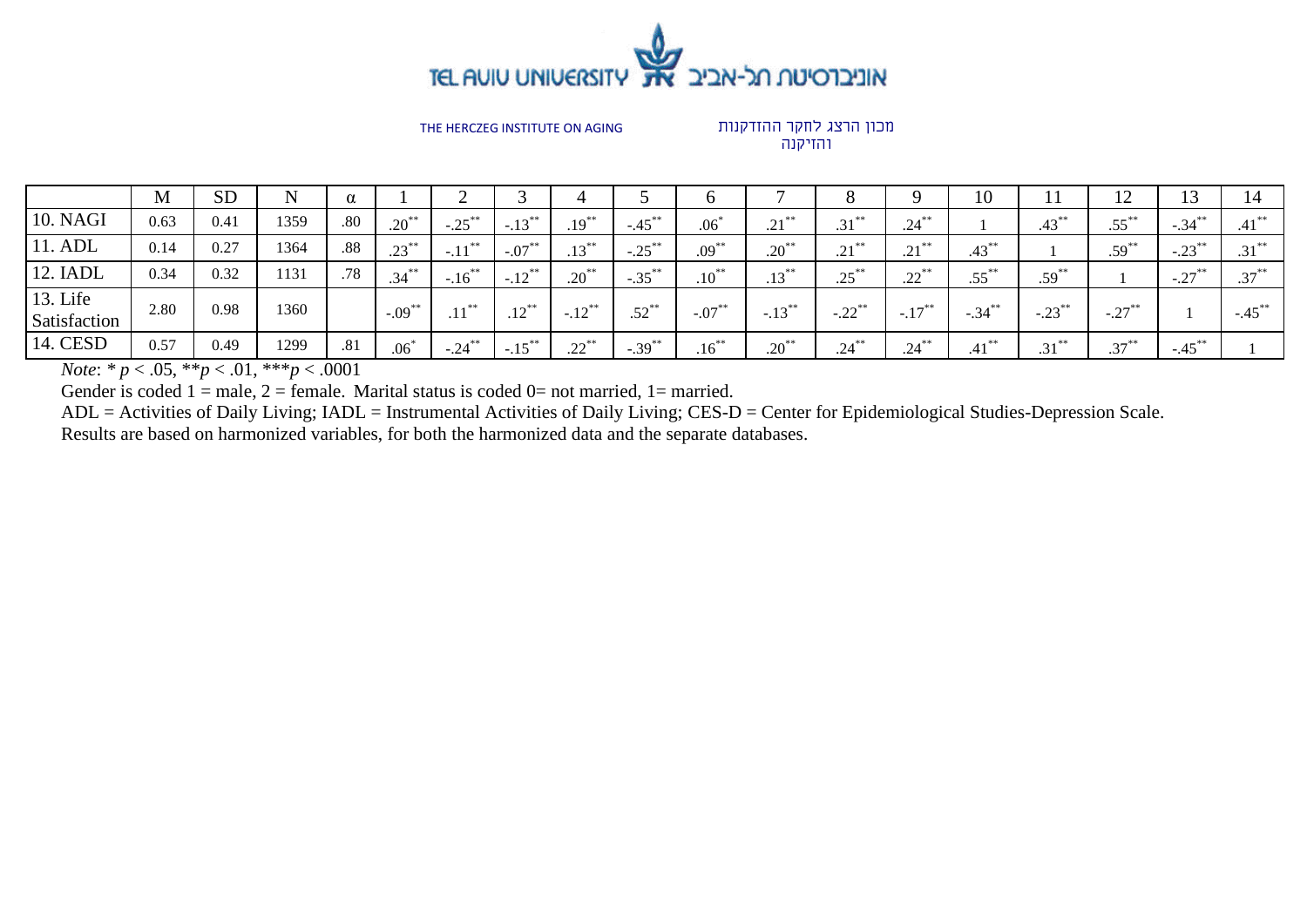

מכון הרצג לחקר ההזדקנות והזיקנה

# Table 4: Reliabilities and Intercorrelations of Study Variables in IMAS Database

|                                              | M        | <b>SD</b> | ${\bf N}$  | $\alpha$ |           | $\overline{2}$       | 3         | 4                    | 5            | 6                    | $\overline{7}$       | 8              | 9          | 10        | 11         | 12                   | 13                   | 14        |
|----------------------------------------------|----------|-----------|------------|----------|-----------|----------------------|-----------|----------------------|--------------|----------------------|----------------------|----------------|------------|-----------|------------|----------------------|----------------------|-----------|
| $1.$ Age                                     | 77.14    | 7.78      | 714        |          |           | $.14***$             | $-.08*$   | $.19***$             | $-.03$       | $-.02$               | .06                  | $.09*$         | $.25***$   | $.30***$  | $.32***$   | $-.13***$            | $.09*$               | $-.15***$ |
| $\overline{2}$ .<br>Gender %<br>Women<br>Men | 48<br>52 |           | 343<br>371 |          | $.14***$  |                      | .08       | $-.21$ **            | $.13***$     | $-.08*$              | $-.18***$            | $-.13***$      | $-.24***$  | $-.11***$ | $-.19***$  | $.12***$             | $-.20$ <sup>**</sup> | .07       |
| 3. Education                                 | 2.54     | 1.54      | 669        |          | $-.08*$   | .08                  |           | $-.11$ <sup>**</sup> | $.23***$     | $-.11***$            | $-13^{**}$           | $-.07$         | $-.34***$  | $-.23***$ | $-.28***$  | $.33***$             | $-.30$ <sup>**</sup> | $.25***$  |
| 4. Marital<br><b>Status</b>                  | 2.43     | .61       | 712        |          | $.19***$  | $-.21$ **            | $-.11***$ |                      | $-.05$       | $-.01$               | .06                  | .03            | $.11***$   | $.14***$  | $.13***$   | $-.18***$            | $.14***$             | $-.14***$ |
| 5. Self-rated<br>Health                      | 2.2      | 0.58      | 678        |          | $-.03$    | $.13***$             | $.23***$  | $-.05$               | $\mathbf{1}$ | $-.17***$            | $-.37***$            | $-.30***$      | $-.48$ **  | $-.32***$ | $-.40***$  | $.49***$             | $-.40$ <sup>**</sup> | $.44***$  |
| 6. Number of<br><b>Doctor Visits</b>         | 0.08     | 0.27      | 709        |          | $-.02$    | $-.08*$              | $-.11***$ | $-.01$               | $-.16***$    |                      | $.27***$             | $.23***$       | $.23***$   | $.23***$  | $.20***$   | $-.20***$            | $.26***$             | $-.20**$  |
| 7. Number of<br>Diseases                     | 1.83     | 1.43      | 714        |          | .06       | $-.18$ <sup>**</sup> | $-.13***$ | .06                  | $-.37***$    | $.27***$             | 1                    | $.51***$       | $.41***$   | $.34***$  | $.33***$   | $-.24***$            | $.30***$             | $-.20**$  |
| 8. Number of<br>Medications                  | 2.12     | 1.43      | 714        |          | $.09*$    | $-.13***$            | $-.07$    | .03                  | $-.30***$    | $.23***$             | $.51***$             | $\overline{1}$ | $.33***$   | $.24***$  | $.33***$   | $-.20$ **            | $.28***$             | $-.18***$ |
| 9. NAGI                                      | 0.57     | 0.41      | 709        | .78      | $.25***$  | $-.24***$            | $-.34***$ | $.11***$             | $-.48***$    | $.23***$             | $.41***$             | $.33***$       |            | $.50***$  | $.63^{**}$ | $-.42$ <sup>**</sup> | $.49***$             | $-.39***$ |
| 10. ADL                                      | 0.14     | 0.28      | 714        | .89      | $.30***$  | $-.11***$            | $-23$     | $.14***$             | $-.32***$    | $.23***$             | $.34***$             | $.24***$       | $.50^{**}$ |           | $.69***$   | $-34$                | $.44***$             | $-.36***$ |
| 11. IADL                                     | 0.29     | 0.32      | 714        | .81      | $.32***$  | $-19^{**}$           | $-.28***$ | $.13***$             | $-40^{**}$   | $.20***$             | $.33***$             | $.33^{**}$     | $.63^{**}$ | $.69***$  |            | $-.36***$            | $.45***$             | $-.35***$ |
| 12. Life<br>Satisfaction                     | 2.77     | 0.73      | 678        |          | $-.13***$ | $.12***$             | $.33***$  | $-.18***$            | $.49***$     | $-.20$ <sup>**</sup> | $-.24***$            | $-.20***$      | $-.42**$   | $-.34***$ | $-.36***$  | $\overline{1}$       | $-.55$ <sup>**</sup> | $.58***$  |
| 13. CESD                                     | 0.48     | 0.49      | 681        | .78      | $.09*$    | $-.20***$            | $-.30***$ | $.14***$             | $-.40***$    | $.26***$             | $.30***$             | $.28***$       | $.49***$   | $.44***$  | $.45***$   | $-55$ <sup>**</sup>  |                      | $-.49***$ |
| 14. SAS<br>Present                           | 6.36     | 2.37      | 681        |          | $-.15***$ | .07                  | $.25***$  | $-.14***$            | $.44***$     | $-.20***$            | $-.20$ <sup>**</sup> | $-.18***$      | $-.39***$  | $-.36***$ | $-.35***$  | $.58***$             | $-.49$ <sup>**</sup> |           |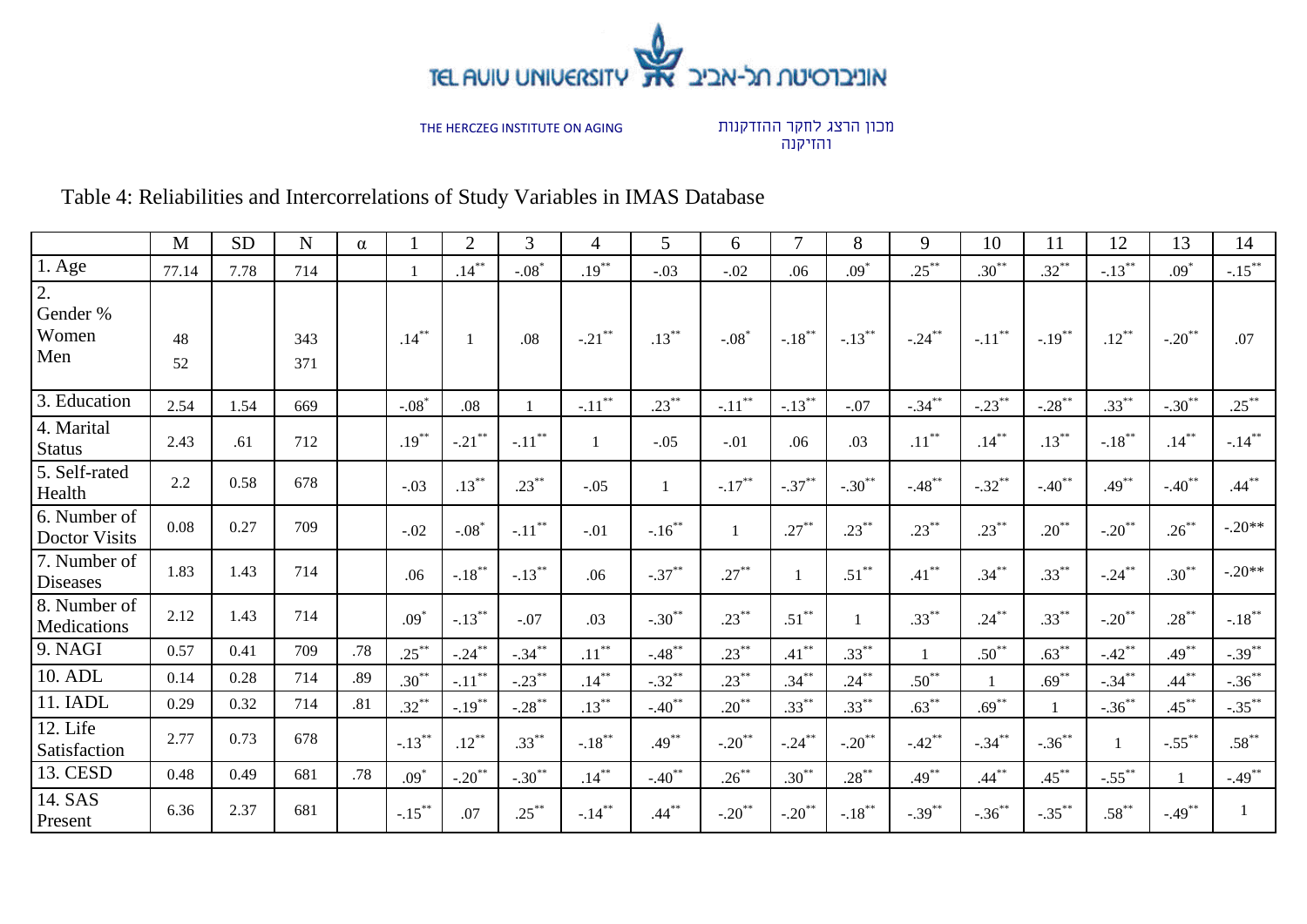

מכון הרצג לחקר ההזדקנות והזיקנה

*Note*: *\* p* < .05, \*\**p* < .01, \*\*\**p* < .0001

Gender is coded  $1 =$  male,  $2 =$  female. Marital status is coded  $0 =$  not married,  $1 =$  married.

ADL = Activities of Daily Living; IADL = Instrumental Activities of Daily Living; CES-D = Center for Epidemiological Studies-Depression Scale; SAS = Self-anchoring Scale Present.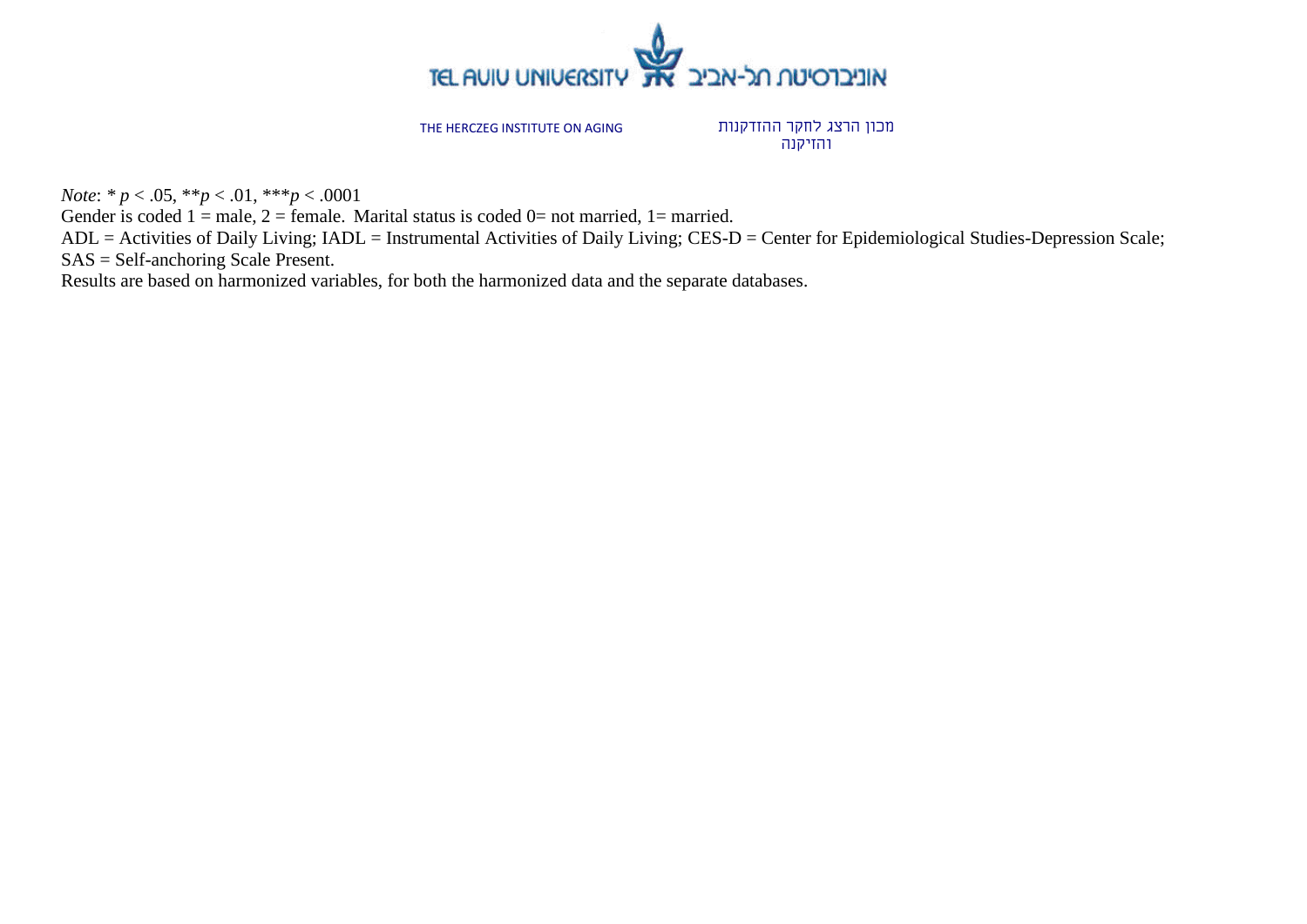

מכון הרצג לחקר ההזדקנות והזיקנה

# Table 5: Reliabilities and Intercorrelations of Study Variables in SHARE Database

|                                                   | $\mathbf M$  | <b>SD</b> | $\mathbf N$  | $\alpha$ |            | $\mathbf{2}$ | 3            | 4         | 5            | 6            | $\overline{7}$ | 8                | 9            | 10                   | 11        | 12        | 13                   | 14        |
|---------------------------------------------------|--------------|-----------|--------------|----------|------------|--------------|--------------|-----------|--------------|--------------|----------------|------------------|--------------|----------------------|-----------|-----------|----------------------|-----------|
| $1.$ Age                                          | 63.39        | 10.12     | 2603         |          |            | $.12***$     | $-.15***$    | $.20***$  | $-.02$       | $.18***$     | $.24***$       | $.40^{**}$       | $.41***$     | $.37***$             | $.29***$  | $.38***$  | $-.10$ <sup>**</sup> | $.16***$  |
| 2.<br>Gender %<br>Women<br>Men                    | 56.2<br>43.8 |           | 1461<br>1142 |          | $.12***$   | $\mathbf{1}$ | .03          | $-.13***$ | $-.00$       | $-.01$       | .01            | .03              | $.05*$       | $-.05*$              | $-.01$    | $-.02$    | .04                  | $-.04$    |
| $\overline{3}$ .<br>Education                     | 2.96         | 1.47      | 2601         |          | $-.15***$  | .03          | $\mathbf{1}$ | $-.01$    | $.16***$     | $-.01$       | $-.21$ **      | $-.15***$        | $-.18***$    | $-.25$ <sup>**</sup> | $-.15***$ | $-.19***$ | $.12***$             | $-.35***$ |
| 4. Marital<br><b>Status</b>                       | 2.23         | .58       | 2600         |          | $.20***$   | $-.13***$    | $-.01$       |           | $-.05***$    | $.12***$     | $.04*$         | $.08^{\ast\ast}$ | $.07^{**}$   | $.14***$             | $.13***$  | $.15***$  | $-.08***$            | .05       |
| 5. Self-rated<br>Health                           | 2.39         | 0.72      | 2599         |          | $-.02$     | $-.00$       | $.16***$     | $-.05***$ | $\mathbf{1}$ | $-.01$       | $-.33***$      | $-.43***$        | $-.43***$    | $-.45***$            | $-.35***$ | $-.38***$ | $.38***$             | $-.35***$ |
| 6. Number<br><sub>of</sub><br>Traumatic<br>Events | 0.77         | 1.22      | 2603         |          | $.14***$   | $-.01$       | $-.01$       | $.12***$  | $-.01$       | $\mathbf{1}$ | $.05*$         | $.10***$         | $.10***$     | $.07***$             | $.09***$  | $.08***$  | $-.12$ <sup>**</sup> | $.08***$  |
| 7. Number<br>of Doctor<br><b>Visits</b>           | 0.27         | 0.44      | 2570         |          | $.24***$   | .01          | $-.21$ **    | $.04*$    | $-.33***$    | $.05*$       | $\mathbf{1}$   | $.45***$         | $.42***$     | $.40^{**}$           | $.18***$  | $.27***$  | $-.10$ <sup>**</sup> | $.28***$  |
| 8. Number<br>of Diseases                          | 1.17         | 1.22      | 2603         |          | $.40^{**}$ | .03          | $-.15***$    | $.08***$  | $-.43***$    | $.09***$     | $.45***$       | 1                | $.78***$     | $.48***$             | $.31***$  | $.38***$  | $-.19***$            | $.26***$  |
| 9. Number<br><sub>of</sub><br>Medications         | 1.10         | 1.18      | 2603         |          | $.41***$   | $.05*$       | $-.18***$    | $.07***$  | $-.43***$    | $.10***$     | $.42***$       | $.78***$         | $\mathbf{1}$ | $.50***$             | $.31***$  | $.40***$  | $-.17***$            | $.27***$  |
| 10. NAGI                                          | 0.22         | 0.33      | 2603         | .71      | $.37***$   | $-.05*$      | $-.25***$    | $.14***$  | $-.45***$    | $.07***$     | $.40***$       | $.48***$         | $.50^{**}$   |                      | $.54***$  | $.62***$  | $-.26***$            | $.45***$  |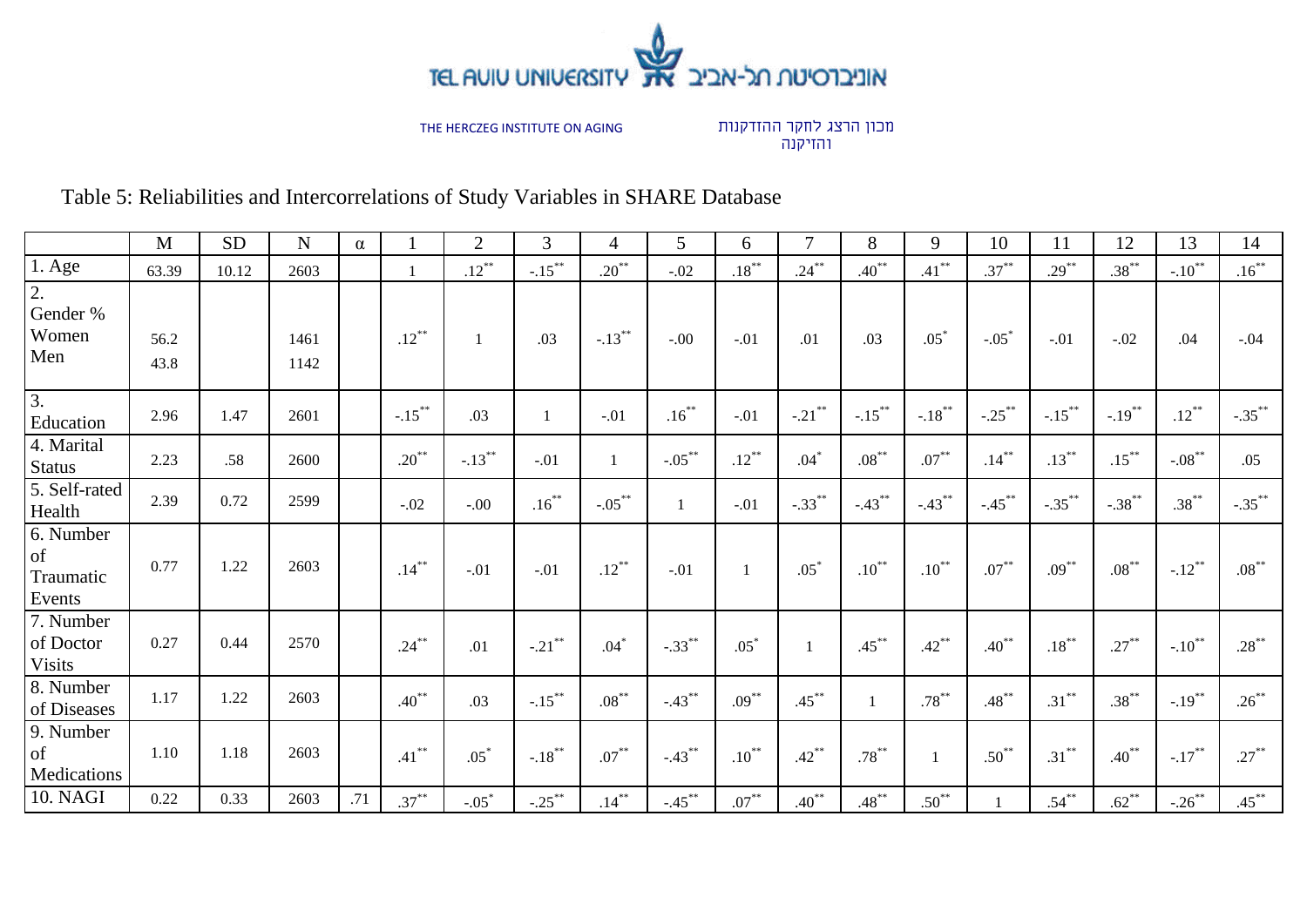

מכון הרצג לחקר ההזדקנות והזיקנה

|                          | M    | <b>SD</b> | $\mathbf N$ |     |                      |        |                      |                |           |            |                      | O               | 0                         | 10                   |                      | ∸                    |                      |            |
|--------------------------|------|-----------|-------------|-----|----------------------|--------|----------------------|----------------|-----------|------------|----------------------|-----------------|---------------------------|----------------------|----------------------|----------------------|----------------------|------------|
| 11. ADL                  | 0.50 | 0.17      | 2603        | .88 | $.29***$             | $-.01$ | $-.15***$            | $12^{**}$<br>. | $-.35***$ | $.09***$   | $.18***$             | $21$ **<br>ا د. | $21$ **<br>ل ک.           | $.54***$             |                      | $.73***$             | $-22^{**}$<br>ىدىن   | $.30^{**}$ |
| 12. IADL                 | 0.08 | 0.19      | 2603        | .79 | $.38***$             | $-.02$ | $-.19$ <sup>**</sup> | $15^{**}$      | $-.38***$ | $.08^{**}$ | $27***$<br>ا گە      | $.38***$        | $.40^{**}$                | $.62***$             | $72***$<br>.13       |                      | $-.30$ <sup>**</sup> | $.37***$   |
| 13. Life<br>Satisfaction | 3.04 | 0.72      | 1637        |     | $-.10$ <sup>**</sup> | .04    | $12^{**}$<br>.14     | $-.08$ **      | $.38***$  | $-.12***$  | $-.10$ <sup>**</sup> | $-.19***$       | $-.17***$                 | $-.26$ <sup>**</sup> | $-.22$ <sup>**</sup> | $-.30^{**}$          |                      | $-.44***$  |
| 14. CESD                 | 0.64 | 0.53      | 1697        | .85 | $.16***$             | $-.04$ | $-.35***$            | .05            | $-.35***$ | $.08***$   | $.28***$             | $.26***$        | $27$ <sup>**</sup><br>، پ | $.45***$             | $.30^{**}$           | $2\pi$ <sup>**</sup> | $-.44***$            |            |

*Note*:  $* p < .05, ** p < .01, ** p < .0001$ 

Gender is coded  $1 =$  male,  $2 =$  female. Marital status is coded  $0 =$  not married,  $1 =$  married.

ADL = Activities of Daily Living; IADL = Instrumental Activities of Daily Living; CES-D = Center for Epidemiological Studies-Depression Scale.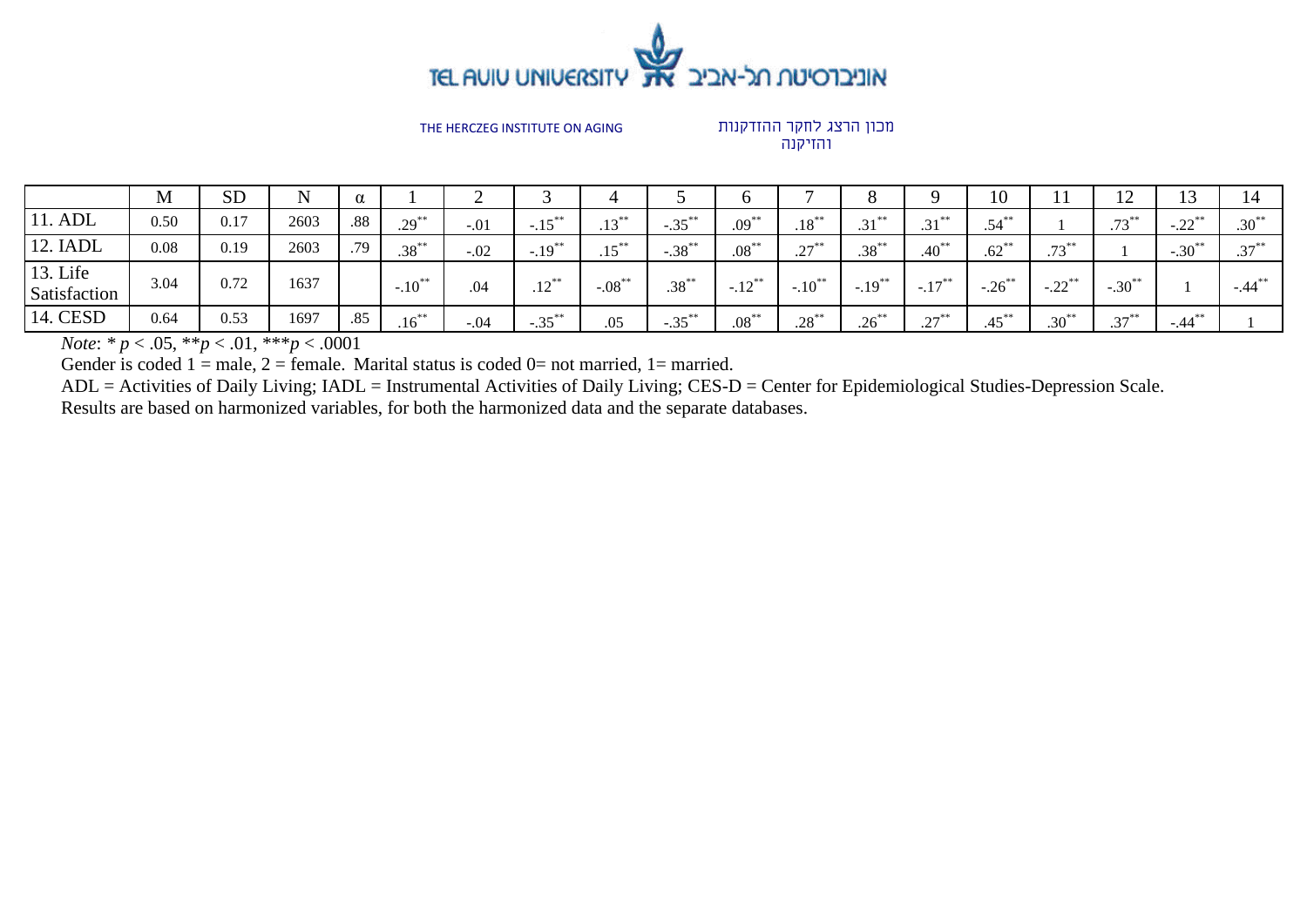

מכון הרצג לחקר ההזדקנות והזיקנה

Table 6: Reliabilities and Intercorrelations of Study Variables in BSE Database

|                                              | M            | <b>SD</b> | $\mathbf N$ | $\alpha$ |            | $\mathbf{2}$         | $\mathfrak{Z}$ | $\overline{4}$       | 5            | 6              | $\overline{7}$        | 8            | 9            | 10                      | 11                          | 12               |
|----------------------------------------------|--------------|-----------|-------------|----------|------------|----------------------|----------------|----------------------|--------------|----------------|-----------------------|--------------|--------------|-------------------------|-----------------------------|------------------|
| $1.$ Age                                     | 74.08        | 8.04      | 2780        |          | 1          | $-.03$               | $-.09***$      | $.21***$             | $-.04*$      | .06            | $.12**$               | .01          | .02          | $-.08***$               | $.10^{**}$                  | $-.07***$        |
| $\overline{2}$ .<br>Gender %<br>Women<br>Men | 64.5<br>35.5 |           | 1792<br>988 |          | $-.03$     | $\mathbf{1}$         | $-.01$         | $-.31***$            | $.11***$     | $.11***$       | $-.05$                | $.09**$      | $.09***$     | .03                     | $-.08***$                   | $.10***$         |
| $\overline{3}$ .<br>Education                | 3.23         | 1.51      | 2770        |          | $-.09***$  | $-.01$               | $\mathbf{1}$   | $-.02$               | $.11***$     | $-.05$         | $-.21**$              | .03          | $.09***$     | .01                     | $-.15***$                   | $.07^{\ast\ast}$ |
| 4. Marital<br><b>Status</b>                  | 2.54         | .63       | 2760        |          | $.21***$   | $-.31***$            | $-.02$         | $\mathbf{1}$         | $-.06***$    | .01            | .02                   | $-.10**$     | $-.09***$    | $-.05$                  | $.13***$                    | $-.07***$        |
| 5. Self-rated<br>Health                      | 2.68         | 0.55      | 2768        |          | $-.04*$    | $.11***$             | $.11***$       | $-.06***$            | $\mathbf{1}$ | $-.14***$      | $-.37**$              | $.27**$      | $.32***$     | $.10***$                | $-.33***$                   | $.30***$         |
| 6. Number<br>of<br>Traumatic<br>Events       | 1.15         | 1.56      | 717         |          | .06        | $.11***$             | $-.05$         | .01                  | $-.14***$    |                | a<br>$\bullet$        | $-.06$       | $-.11***$    | $-.01$                  | $.17***$                    | $-.02$           |
| 7. Number<br>of Doctor<br><b>Visits</b>      | 0.15         | 0.35      | 743         |          | $.12***$   | $-.05$               | $-.21$ **      | .02                  | $-.37***$    | a<br>$\bullet$ | $\mathbf{1}$          | $-.10**$     | $-.16***$    | $\rlap{.}^{\textrm{a}}$ | $\overset{\text{a}}{\cdot}$ | $-.20$ **        |
| 8. Life<br>Satisfaction                      | 2.76         | 0.88      | 2752        |          | .01        | $.09***$             | .03            | $-.10$ <sup>**</sup> | $.27***$     | $-.06$         | $-.10**$              | $\mathbf{1}$ | $.72***$     | $.32***$                | $-.38***$                   | $.42**$          |
| 9. SWLS                                      | 4.92         | 1.22      | 2754        | .77      | .02        | $.09***$             | $.09***$       | $-0.09$              | $.32***$     | $-.11***$      | $-.16**$              | $.72**$      | $\mathbf{1}$ | $.33***$                | $-.37***$                   | $.41**$          |
| 10. PA                                       | 2.44         | 0.67      | 1374        | .65      | $-.08***$  | .03                  | .01            | $-.05$               | $.10***$     | $-.01$         | $\rm{a}$<br>$\bullet$ | $.32**$      | $.33***$     | $\mathbf{1}$            | $-.12$ <sup>**</sup>        | $.37**$          |
| 11. NA                                       | 1.86         | 0.69      | 1386        | .66      | $.10^{**}$ | $-.08$ <sup>**</sup> | $-15$          | $.13***$             | $-.33***$    | $.17***$       | $_{\rm *}^{\rm a}$    | $-.38**$     | $-.37***$    | $-.12$ <sup>**</sup>    |                             | $-.50**$         |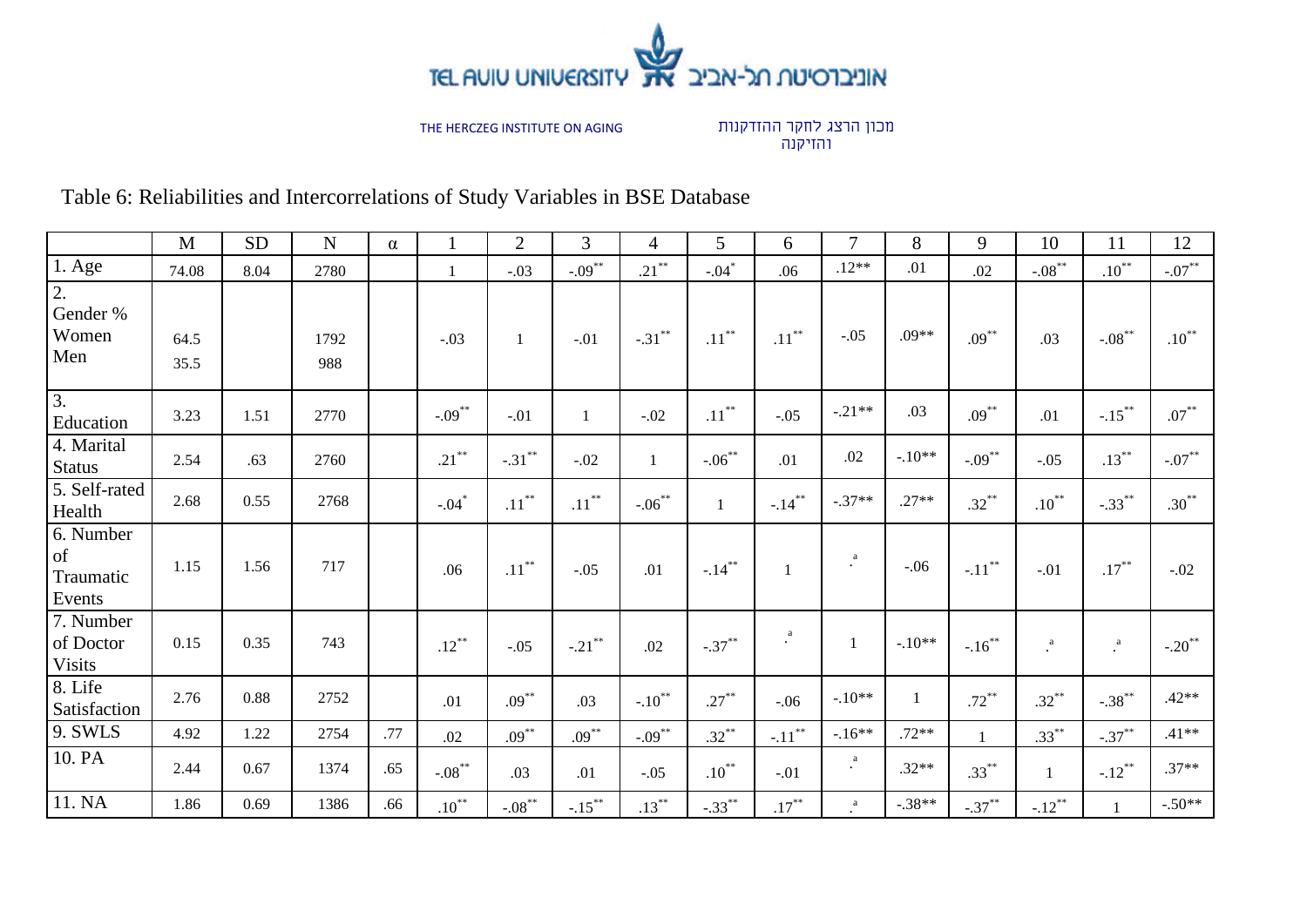

מכון הרצג לחקר ההזדקנות והזיקנה

|                    | M    | <b>SD</b> | ${\bf N}$ | $\alpha$ |           | ◠<br>∼     |          |           |            |        | $\overline{ }$ |         | ⌒              | 10                              | $\mathbf{r}$         | $\sim$<br>$\overline{1}$ |
|--------------------|------|-----------|-----------|----------|-----------|------------|----------|-----------|------------|--------|----------------|---------|----------------|---------------------------------|----------------------|--------------------------|
|                    |      |           |           |          |           |            |          |           |            |        |                |         |                |                                 |                      |                          |
| 12. SAS<br>Present | 6.79 | 2.63      | 1595      |          | $-.07***$ | $.10^{**}$ | $.07***$ | $-.07***$ | $.30^{**}$ | $-.02$ | $-.20**$       | $.42**$ | $4.4 *$<br>41. | $27$ <sup>**</sup><br>$\cdot$ . | $-.50$ <sup>**</sup> |                          |

*Note*: *\* p* < .05, \*\**p* < .01, \*\*\**p* < .0001

<sup>a</sup> cannot be computed because participants did not complete the same original scales in database.

Gender is coded  $1 =$  male,  $2 =$  female. Marital status is coded  $0 =$  not married,  $1 =$  married.

CES-D = Center for Epidemiological Studies-Depression Scale; SWLS = Satisfaction With Life Scale; PA = Positive Affect; NA = Negative Affect;

SAS = Self-anchoring Scale Present.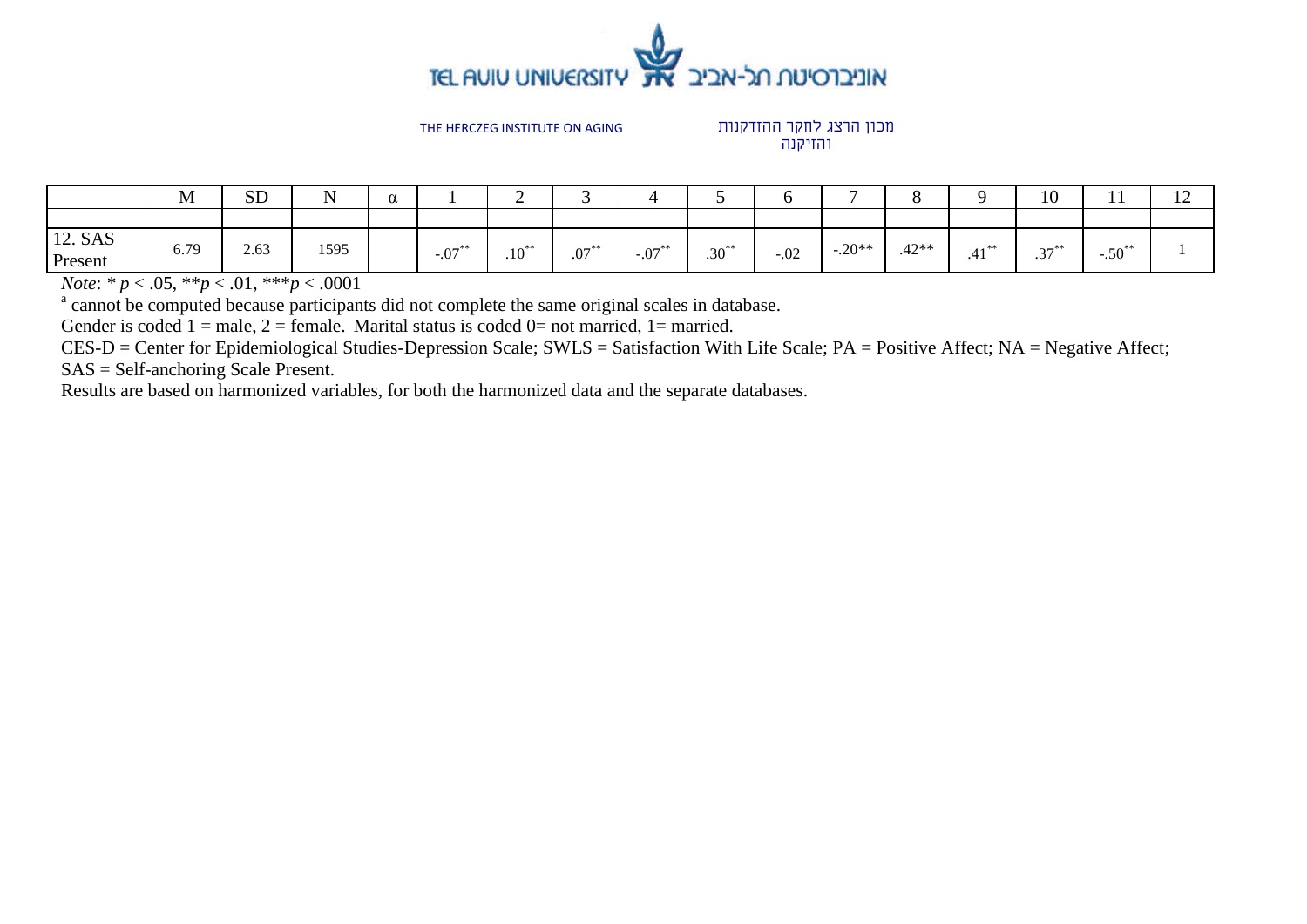

מכון הרצג לחקר ההזדקנות והזיקנה

Table 7: Reliabilities and Intercorrelations of Study Variables in LSWBS Database

|                                         | M            | <b>SD</b> | $\mathbf N$  | $\alpha$ |           | $\overline{2}$ | 3            | $\overline{4}$ | 5         | 7            | 8            | 9                    | 10         | 11         | 12           | 13           |
|-----------------------------------------|--------------|-----------|--------------|----------|-----------|----------------|--------------|----------------|-----------|--------------|--------------|----------------------|------------|------------|--------------|--------------|
| $1. \text{Age}$                         | 49.82        | 20.49     | 7213         |          |           | $-.01$         | $-.38***$    | $.62***$       | $-.02$    | $.21**$      | $.04***$     | $.03*$               | $.04***$   | $-.19***$  | $-.12***$    | $-.14**$     |
| 2.<br>Gender %<br>Women<br>Men          | 52.3<br>47.7 |           | 3770<br>3441 |          | $-.01$    |                | $.04***$     | $-.12***$      | $.04***$  | $-.03$       | $.06***$     | $-.09***$            | $.05***$   | .02        | $-.05***$    | $.04**$      |
| $\overline{3}$ .<br>Education           | 3.57         | 1.26      | 7180         |          | $-.38***$ | $.03***$       | $\mathbf{1}$ | $-.21$ **      | $.15***$  | $-.17**$     | $.07***$     | $-.19***$            | $.11***$   | $.11***$   | $-.11***$    | $.19**$      |
| 4. Marital<br><b>Status</b>             | 1.95         | .72       | 7207         |          | $.62***$  | $-.12***$      | $-.21$ **    | $\mathbf{1}$   | $-.01$    | $.13**$      | $.04***$     | $-.02$               | $.03*$     | $-.09***$  | $-.07***$    | $-.11**$     |
| 5. Self-rated<br>Health                 | 2.74         | 0.51      | 7164         |          | $-.02$    | $.04***$       | $.15***$     | $-.01$         | 1         | $-.16**$     | $.13***$     | $-.11***$            | $.13***$   | $.09***$   | $-.14***$    | $.19**$      |
| 7. Number<br>of Doctor<br><b>Visits</b> | 0.04         | 0.20      | 6391         |          | $.21**$   | $-.03$         | $-.17**$     | $.13**$        | $-.16**$  | $\mathbf{1}$ | $-.07**$     | $.12**$              | $-.08**$   | $-13**$    | $.09**$      | $-.14**$     |
| 8. Life<br>Satisfaction                 | 2.46         | 0.88      | 4716         |          | $.04***$  | $.06***$       | $.07***$     | $.04$ $^{**}$  | $.13***$  | $-.07**$     | $\mathbf{1}$ | $-.40$ <sup>**</sup> | $.79***$   | $.37***$   | $-.40$ **    | $.54**$      |
| 9. CESD                                 | 0.46         | 0.47      | 3910         | .80      | $.03*$    | $-.09***$      | $-19^{**}$   | $-.02$         | $-.11***$ | $.12**$      | $-.40$ **    | $\mathbf{1}$         | $-.42$ **  | $-.25***$  | $.61***$     | $-.42**$     |
| 10. SWLS                                | 4.65         | 1.21      | 4709         | .82      | $.04***$  | $.05***$       | $.11***$     | $.03*$         | $.13***$  | $-.08**$     | $.79***$     | $-.42$ **            |            | $.40^{**}$ | $-.41$ **    | $.59**$      |
| 11. PA                                  | 2.42         | 0.64      | 5544         | .72      | $-.19***$ | .02            | $.11***$     | $-0.09$        | $.09***$  | $-.13**$     | $.37***$     | $-.25***$            | $.40^{**}$ | 1          | $-.13***$    | $.39**$      |
| 12. NA                                  | 1.76         | 0.61      | 5560         | .67      | $-.12***$ | $-.05***$      | $-.11***$    | $-.07***$      | $-.14***$ | $.09**$      | $-.40$ **    | $.61$ **             | $-.41***$  | $-.13***$  | $\mathbf{1}$ | $-.36**$     |
| 13. SAS<br>Present                      | 6.87         | 1.73      | 7133         |          | $-.14***$ | $.04***$       | $.19***$     | $-.11***$      | $.19***$  | $-.14**$     | $.54***$     | $-.42$ **            | $.59***$   | $.39***$   | $-.36***$    | $\mathbf{1}$ |

*Note*:  $* p < .05$ ,  $** p < .01$ ,  $** p < .0001$ <br><sup>a</sup> cannot be computed because original variables did not appear in the same databases.